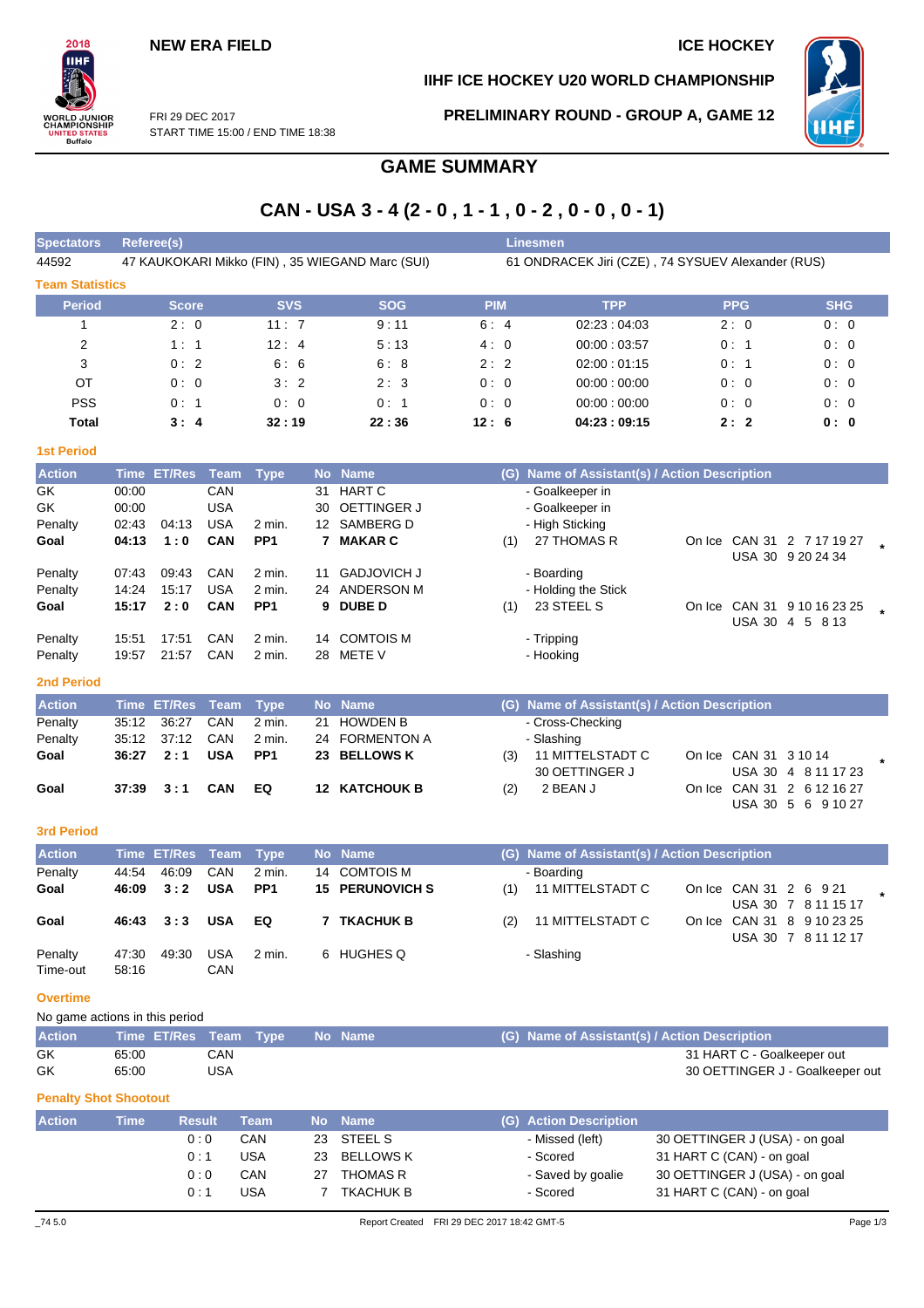# **NEW ERA FIELD ICE HOCKEY**



## **IIHF ICE HOCKEY U20 WORLD CHAMPIONSHIP**

FRI 29 DEC 2017 STAR<sup>-</sup>

# **PRELIMINARY ROUND - GROUP A, GAME 12**

- Saved by goalie 31 HART C (CAN) - on goal - Missed (left) 30 OETTINGER J (USA) - on goal



| <b>UNITED STATES</b><br>Buffalo |      | START TIME 15:00 / END TIME 18:38 |      |    |           |                        | <u>I ULI</u>                   |
|---------------------------------|------|-----------------------------------|------|----|-----------|------------------------|--------------------------------|
| <b>Action</b>                   | Time | <b>Result</b>                     | Team |    | No Name   | (G) Action Description |                                |
|                                 |      | n · n                             | CAN  | 16 | RADDYSH T | - Missed (height)      | 30 OETTINGER J (USA) - on goal |

|     |       | U.U         | <b>UAN</b> | IO RADDIONI      |     |
|-----|-------|-------------|------------|------------------|-----|
|     |       | 0:0         | USA        | 11 MITTELSTADT C |     |
|     |       | $0 \cdot 0$ | CAN        | 19 BATHERSON D   |     |
| GWG | 65:00 | 0:2         | USA        | 23 BELLOWS K     | (4) |

## **Team : CAN - Canada Team : USA - United States**

| No Name        | SOG SVS |    | <b>MIP</b> | No Name           | <b>SOG</b> | <b>SVS</b> | <b>MIP</b> |
|----------------|---------|----|------------|-------------------|------------|------------|------------|
| 31 HART Carter | 36      | 32 | 65:00      | 30 OETTINGER Jake |            | 19         | 65:00      |
| 1 POINT Colton |         |    |            | SWAYMAN Jeremy    |            |            |            |

### **Game Statistics**

**Goalkeeper Records**

|       |       | Team : CAN (white)                    |          |   |   |             |    |          |                   |         |          |                      |                |              |          |          |      |      |                     |             |                           |    |            |
|-------|-------|---------------------------------------|----------|---|---|-------------|----|----------|-------------------|---------|----------|----------------------|----------------|--------------|----------|----------|------|------|---------------------|-------------|---------------------------|----|------------|
|       |       | <b>Head Coach: DUCHARME Dominique</b> |          |   |   |             |    |          |                   |         |          | <b>Shots on Goal</b> |                |              |          |          |      |      |                     | Time on Ice |                           |    |            |
|       |       | <b>No Pos</b> Name                    | G.       | A | P |             |    |          | PIM FO+ FO- FO+/- | FO%     |          | 2                    |                | 3 OT TS      |          | $+/-$    |      |      | 3                   | <b>OT</b>   | <b>TOT SHF</b>            |    | <b>AVG</b> |
| 3 D   |       | <b>TIMMINS Conor</b>                  | 0        | 0 | 0 | $\mathbf 0$ | 0  | 0        | 0                 | 0.00    | 0        | 1                    | 0              | 0            | 1        | $\Omega$ | 4:45 | 7:11 | 8:34 0:00           |             | 20:30                     | 32 | 0:38       |
| 9 F   |       | DUBE Dillon +C                        |          | 0 | 1 | 0           | 0  | 2        | $-2$              | 0.00    | 2        | 0                    | 0              | $\mathbf 0$  | 2        | -1       |      |      |                     |             | 5:43 8:28 6:54 1:07 22:12 | 31 | 0:42       |
| 23 F  |       | STEEL Sam                             | 0        |   | 1 | 0           | 9  | 5        | 4                 | 64.29   | 0        | 0                    | 0              | 0            | $\Omega$ |          |      |      |                     |             | 4:55 5:22 6:32 2:17 19:06 | 24 | 0:47       |
| 25 F  |       | KYROU Jordan                          | 0        | 0 | 0 | 0           | 1  |          | $\Omega$          | 50.00   | 0        | 0                    | 0              | 1            |          | -1       |      |      |                     |             | 5:13 5:09 6:43 1:49 18:54 | 25 | 0:45       |
| 28 D  |       | <b>METE Victor</b>                    | 0        | 0 | 0 | 2           | 0  | $\Omega$ | 0                 | 0.00    | 0        | 1                    | $\Omega$       | $\Omega$     |          | 0        |      |      | 6:04 6:34 8:26 2:48 |             | 23:52                     | 37 | 0:38       |
| 8 D   |       | FABBRO Dante +A                       | 0        | 0 | 0 | 0           | 0  | 0        | 0                 | 0.00    | 0        | 0                    | 0              | 0            | 0        | -1       |      |      |                     |             | 7:26 3:58 3:30 0:00 14:54 | 20 | 0.44       |
| 10 D  |       | CLAGUE Kale +A                        | 0        | 0 | 0 | 0           | 0  | 0        | $\Omega$          | 0.00    | $\Omega$ |                      | 0              | 1            | 2        | -1       |      |      | 9:52 8:37 7:07 1:13 |             | 26:49                     | 35 | 0:45       |
| 12 F  |       | <b>KATCHOUK Boris</b>                 |          | 0 | 1 | $\Omega$    | 1  | $\Omega$ | 1                 | 100.00  | $\Omega$ | 2                    | $\overline{2}$ | $\mathbf 0$  | 4        | $+1$     |      |      |                     |             | 5:26 3:31 6:47 0:24 16:08 | 22 | 0:44       |
| 16 F  |       | <b>RADDYSH Taylor</b>                 | 0        | 0 | 0 | 0           | 0  |          | -1                | 0.00    | 0        | 0                    | 0              | 0            | 0        | $+1$     |      |      |                     |             | 5:31 4:01 6:00 1:05 16:37 | 23 | 0:43       |
| 27 F  |       | <b>THOMAS Robert</b>                  | $\Omega$ | 1 | 1 | 0           | 5  | 7        | $-2$              | 41.67   | 1        | $\Omega$             | $\Omega$       | $\Omega$     | 1        | $+1$     |      |      |                     |             | 4:29 3:22 6:43 2:05 16:39 | 22 | 0:45       |
| 2 D   |       | <b>BEAN Jake</b>                      | 0        | 1 | 1 | 0           | 0  | 0        | 0                 | 0.00    | 0        | 0                    |                | 0            |          | $+1$     |      |      |                     |             | 4:00 4:41 4:38 0:58 14:17 | 23 | 0:37       |
| 7 D   |       | <b>MAKAR Cale</b>                     |          | 0 | 1 | $\mathbf 0$ | 0  | 0        | 0                 | 0.00    | 2        | $\overline{0}$       | 0              | 0            | 2        | 0        |      |      | 3:14 2:39 3:34 0:00 |             | 9:27                      | 16 | 0:35       |
| 14 F  |       | <b>COMTOIS Maxime</b>                 | 0        | 0 | 0 | 4           | 1  |          | $\Omega$          | 50.00   | 0        | 0                    | 0              | 0            | 0        | 0        |      |      | 4:47 4:39 0:48 0:00 |             | 10:14                     | 15 | 0:40       |
| 21 F  |       | <b>HOWDEN Brett</b>                   | 0        | 0 | 0 | 2           | 5  |          | 4                 | 83.33   | 2        | 0                    | 0              | 0            | 2        | 0        |      |      |                     |             | 5:11 5:57 4:10 0:00 15:18 | 19 | 0:48       |
| 24 F  |       | <b>FORMENTON Alex</b>                 | 0        | 0 | 0 | 2           |    | 0        |                   | 100.00  | 0        | $\Omega$             |                | $\Omega$     |          | 0        |      |      |                     |             | 5:58 4:04 4:07 0:51 15:00 | 20 | 0:45       |
| 6 D   |       | <b>FOOTE Callan</b>                   | 0        | 0 | 0 | 0           | 0  | 0        | 0                 | 0.00    | 0        | 0                    | 0              | 0            | 0        | $+1$     |      |      |                     |             | 2:54 4:27 3:38 0:00 10:59 | 16 | 0.41       |
| 11 F  |       | <b>GADJOVICH Jonah</b>                | 0        | 0 | 0 | 2           | 1  | 1        | 0                 | 50.00   | 0        | 0                    | 2              | 0            | 2        | 0        |      |      | 3:01 3:44 3:34 0:00 |             | 10:19                     | 17 | 0:36       |
| 17 F  |       | <b>STEENBERGEN Tyler</b>              | 0        | 0 | 0 | 0           | 0  | $\Omega$ | $\Omega$          | 0.00    | 0        | 0                    | 0              | 0            | 0        | 0        | 1:40 |      | 1:39 1:23 0:00      |             | 4:42                      | 7  | 0:40       |
| 19 F  |       | <b>BATHERSON Drake</b>                | 0        | 0 | 0 | 0           | 0  | 0        | $\Omega$          | 0.00    | 2        | 0                    | 0              | 0            | 2        | 0        |      |      | 1:52 2:36 3:14 0:18 |             | 8:00                      | 12 | 0:40       |
| 20 F  |       | McLEOD Michael                        | $\Omega$ | 0 | 0 | $\Omega$    | 6  | 4        | 2                 | 60.00   | 0        | $\Omega$             | $\Omega$       | $\Omega$     | $\Omega$ | 0        |      |      | 3:20 4:11 2:38 0:00 |             | 10:09                     | 15 | 0:40       |
|       | 1 GK  | <b>POINT Colton</b>                   | 0        | 0 | 0 | 0           |    |          |                   |         | 0        | 0                    | 0              | 0            | 0        |          |      |      |                     |             |                           |    |            |
|       | 31 GK | HART Carter (BP)                      | 0        | 0 | 0 | 0           |    |          |                   |         | 0        | $\Omega$             | 0              | 0            | 0        |          |      |      |                     |             |                           |    |            |
| Total |       |                                       | 3        | 3 | 6 | 12          | 30 | 23       |                   | 7 56.60 | 9        | 5                    | 6              | $\mathbf{2}$ | 22       |          |      |      |                     |             |                           |    |            |

|             | Team: USA (blue)       |                |             |          |                |   |          |                     |       |          |                |          |                      |          |                  |           |           |                     |             |                           |    |                |
|-------------|------------------------|----------------|-------------|----------|----------------|---|----------|---------------------|-------|----------|----------------|----------|----------------------|----------|------------------|-----------|-----------|---------------------|-------------|---------------------------|----|----------------|
|             | Head Coach: MOTZKO Bob |                |             |          |                |   |          |                     |       |          |                |          | <b>Shots on Goal</b> |          |                  |           |           |                     | Time on Ice |                           |    |                |
| No Pos Name |                        | G.             | A           | P.       |                |   |          | $PIM FO+ FO- FO+/-$ | FO%   |          | $\overline{2}$ | 3        | <b>OT</b>            | TS       | $+/-$            |           | 2         | 3                   | <b>OT</b>   | <b>TOT</b>                |    | <b>SHF AVG</b> |
| 4 F         | POEHLING Ryan          | 0              | 0           | 0        | 0              | 8 | 9        | -1                  | 47.06 | 0        | $\Omega$       | 0        | O                    | $\Omega$ | 0                | 8:13      | 6:15      | 7:27                | 1:38        | 23:33                     | 25 | 0:56           |
| 7 F         | <b>TKACHUK Brady</b>   |                | 0           |          | $\Omega$       | 0 | 0        | 0                   | 0.00  | 0        |                |          |                      |          | $^{\mathrm{+1}}$ |           |           | 6:43 5:10 8:24      | 2:24        | 22:41                     | 27 | 0:50           |
| 8 D         | FOX Adam +A            | 0              | 0           | 0        | 0              | 0 | $\Omega$ | $\Omega$            | 0.00  |          | 0              | 2        | 0                    | 3        | $+1$             |           | 6:43 9:33 | 7:44                | 2:00        | 26:00                     | 33 | 0:47           |
| 12 D        | SAMBERG Dylan          | 0              | 0           | 0        | 2              | 0 |          | -1                  | 0.00  | $\Omega$ | 0              |          |                      |          | $+1$             |           |           | 5.06 4.24 6.46 0.59 |             | 17:15                     | 25 | 0:41           |
| 13 F        | ANDERSON Joey +C       | 0              | $\Omega$    | 0        | 0              |   | 3        | $-2$                | 25.00 | $\Omega$ |                |          |                      | 3        | 0                |           |           |                     |             | 6:26 5:52 6:47 1:37 20:42 | 27 | 0:46           |
| 5 D         | LINDGREN Ryan +A       | 0              | $\Omega$    | 0        | 0              | 0 | $\Omega$ | 0                   | 0.00  |          | 0              | 0        | <sup>0</sup>         |          | -1               |           |           | 6:34 5:11 7:15 0:00 |             | 19:00                     | 26 | 0.43           |
| 11 F        | MITTELSTADT Casey (BP) | 0              | 3           | 3        | 0              | 9 | 8        |                     | 52.94 | 0        | 0              | 0        | 0                    | 0        | $+1$             |           | 4:58 9:14 | -8:21               | 2:24        | 24:57                     | 30 | 0:49           |
| 15 D        | PERUNOVICH Scott       |                | 0           |          | 0              | 0 | 0        | 0                   | 0.00  | 0        |                |          |                      | 3        |                  | 5:53 4:21 |           | 8:01                | 1:57        | 20:12                     | 26 | 0:46           |
| 17 F        | YAMAMOTO Kailer        | 0              | 0           | 0        | 0              | 0 |          | -1                  | 0.00  | 0        |                | 0        | 0                    |          | $+1$             | 5:48 8:21 |           | 7:14                | 0:16        | 21:39                     | 27 | 0:48           |
| 49 F        | <b>JONES Max</b>       | 0              | $\mathbf 0$ | 0        | 0              | 0 | $\Omega$ | 0                   | 0.00  | 2        | 2              | $\Omega$ | 0                    | 4        | 0                |           |           | 4:21 6:17 5:54      | 0:00        | 16:32                     | 20 | 0:49           |
|             |                        |                |             |          |                |   |          |                     |       |          |                |          |                      |          |                  |           |           |                     |             |                           |    |                |
| 9 F         | <b>NORRIS Josh</b>     | $\Omega$       | 0           | $\Omega$ | $\Omega$       | 2 | 3        | $-1$                | 40.00 | 0        | 0              | 0        | 0                    | $\Omega$ | -1               |           |           | 3:59 3:51 4:30 0:42 |             | 13:02                     | 17 | 0:46           |
| 10 F        | LOCKWOOD William       | 0              | $\Omega$    | 0        | $\Omega$       | 1 |          | 0                   | 50.00 |          | 0              | 0        | 0                    |          | -1               | 4:44      |           | 4:44 2:14           | 0:00        | 11:42                     | 15 | 0:46           |
| 20 D        | <b>PEEKE Andrew</b>    | 0              | 0           | 0        | $\Omega$       | 0 | 0        | 0                   | 0.00  | 0        | 0              | 0        | 0                    | 0        | 0                | 4:02      |           | 1:52 0:44           | 0:00        | 6:38                      | 11 | 0:36           |
| 23 F        | <b>BELLOWS Kieffer</b> | $\overline{2}$ | 0           | 2        | $\Omega$       |   |          | 0                   | 50.00 |          | 4              |          | 2                    | 8        |                  |           |           | 5:48 6:46 4:12      | 0:14        | 17:00                     | 21 | 0:48           |
| 24 D        | <b>ANDERSON Mikey</b>  | 0              | $\Omega$    | 0        | $\overline{2}$ | 0 |          | $-1$                | 0.00  | 0        | 0              | 0        | 0                    | 0        |                  | 4:28      |           | 4:32 6:23           | 0:00        | 15:23                     | 20 | 0:46           |
| 6 D         | <b>HUGHES Quinn</b>    | $\Omega$       | $\Omega$    | $\Omega$ | 2              | 0 | $\Omega$ | 0                   | 0.00  | 2        |                | 0        | $\Omega$             | 3        | -1               |           |           | 5:48 5:39 4:33 0:42 |             | 16:42                     | 21 | 0.47           |